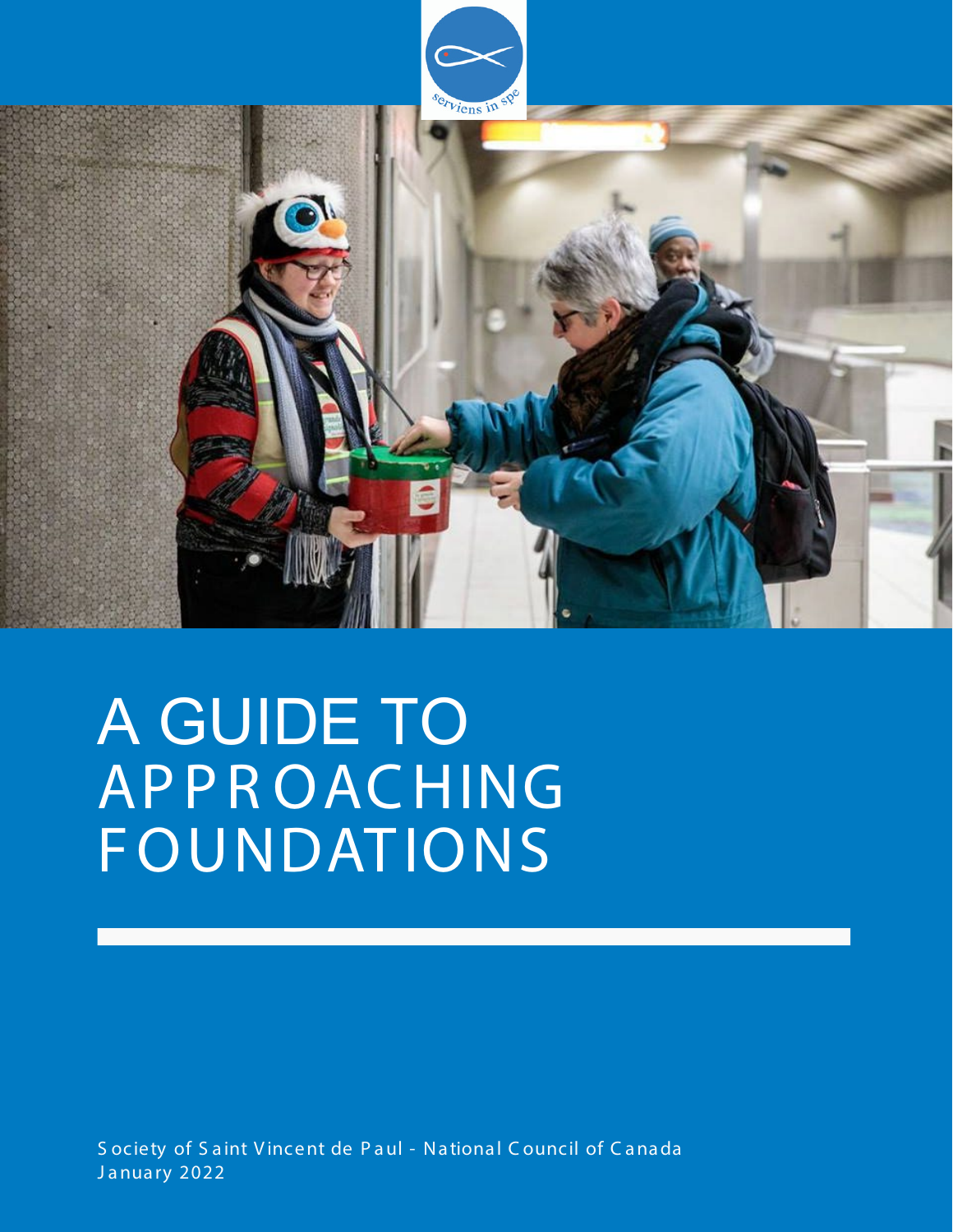### Plenty of Money Available from Foundations

Foundation search engines would have us believe that Foundations award over 5 billion dollars annually in Canada, a number that can really be appealing. However, it is actually not as simple as that. The first aspect to be recognized, based on Canada Revenue Agency (CRA) information, is that there are over 160,000 non-profits and charities in Canada. This implies that there are a lot of organizations chasing after the same money.

You may ask what are the underlying capabilities of foundation search engines? Their first source of information is coming directly from the data provided to CRA on a yearly basis, as part of filing to retain their Business Number (BN) / Registration status. This information is public and, as CRA points out on its web page "The CRA is not responsible for the use and manipulation by any persons of this information."

From that public information, foundation search engines, leveraging algorithms, are able to provide profiles and donation patterns of these foundations/organizations as a lot of information is made available from their CRA T1236 submissions.

When paying for access to foundation search engines, they provide a "fully searchable, online database of foundations for the serious prospect researcher, containing vital information about the funding history, preferences and contacts of Canadian foundations.

Approaching foundations for funding is very time consuming, and the success rate is about one in every 20 to 25 requests submitted. This is very common in the philanthropic arena, and nothing specific to the Society of Saint Vincent de Paul.

Prior to approaching a foundation, there is first a need for a well-defined project. Foundations do not like to fund the operations side of a project; this is usually the first filter out of any requests. The second filter is to determine if the well-defined project fits into the mission of the foundation; this requires an understanding of their interest and disbursement pattern. There is no point in approaching a foundation if the project is not even close to its mission. The third filter is to understand their disbursement pattern in their fiscal year; some give early in the year, while others give later in the year. A foundation search engine would be able to assist with some of these questions to determine a probability of fit, not success. It would remove some of the guesswork out of determining which foundation to approach and also the amount and when to ask from a foundation prospect.

Some foundations will request a letter of inquiry before you are invited to submit a full proposal.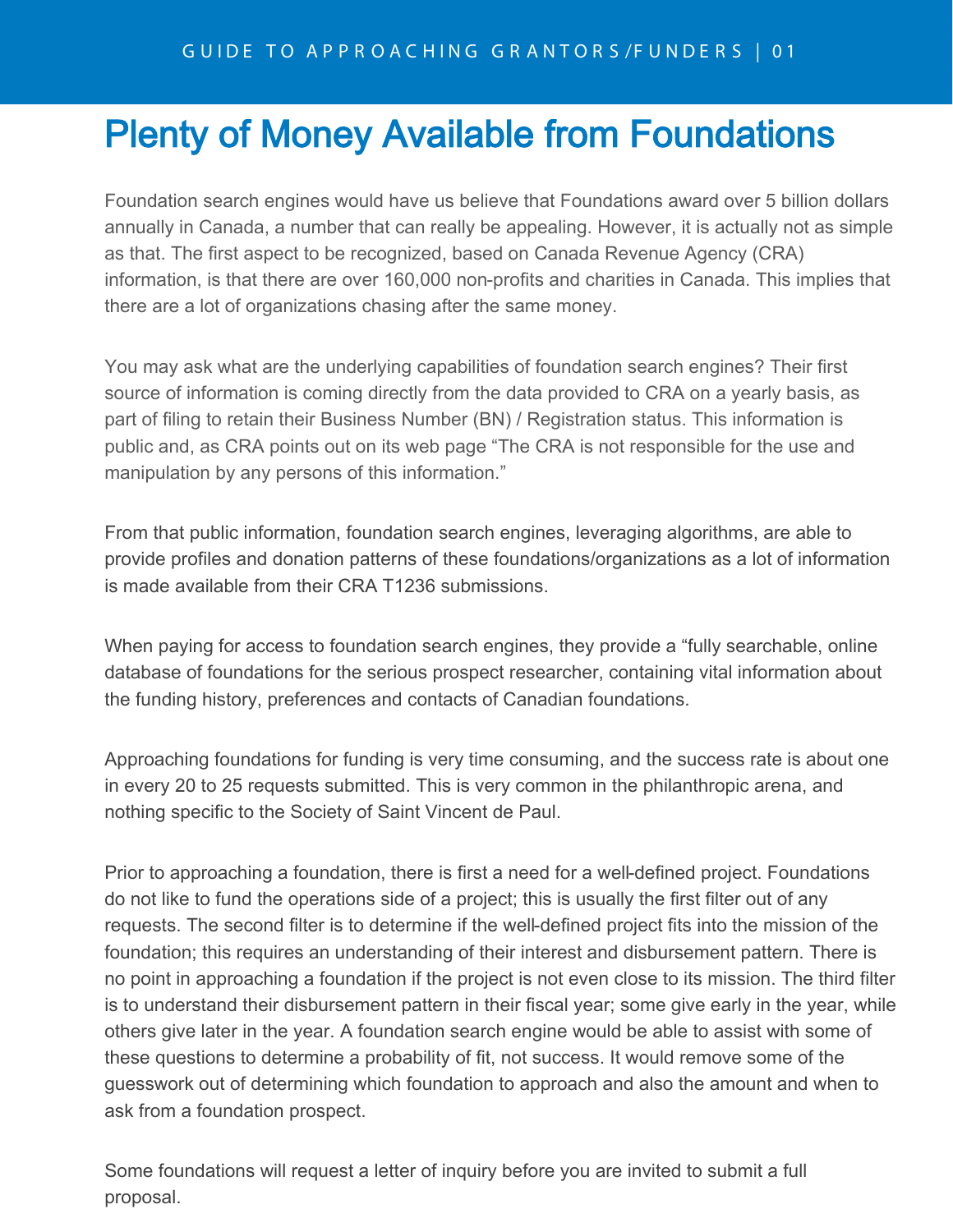## Making a Good First Impression

#1 R ule...You won't get a second chance to make a good first impression so make sure that you do your homework upfront. Many foundations explain that the main reason they say no to a funding request is that it doesn't match what they care about mos t.

You're wa s ting time a nd e ffort--for you a nd the founda tions--if you ca ll a founda tion or write a proposal without doing your research first. It's also unprofessional, and that's no way to make a good first impression.

So, what is the first step to building a lasting grantee-foundation relationship? And what can you do when a foundation says it doesn't accept unsolicited proposals?

#### R esearch

The more you know about your foundation prospect, the better you can tailor your propos al to their philanthropic interests.

The National SSVP office has access to an online directory of foundations (both private and public) as well as corporate foundations who support charitable organizations in Canada. Please reach out to us first (national@ ssvp.ca) and we will develop a profile of the potential foundation and provide advice on how viable they are based on our findings. You also want to ensure that another SSVP Council is not approaching the same foundation. Other resources you can reference to learn more about a foundation include:

- o Its web site, if one exists
- ⚬ News s ources , like Imagine C anada , P hila nthropic F ounda tions of C a na da, local media and business journals
- ⚬ Inte rne t s e a rche s
- ⚬ Ins ight from your ne tworks of pe e rs a nd colle a gues

# Build Relationships

After you have researched your prospects, reach out to them! Before you start that first phone call or email:

- ⚬ Follow the foundation's instructions.
- ⚬ If the foundation has not stated any preferences, it generally is safe to call them.
- ⚬ Use your research and be ready with your talking points i.e. your case for support.
- ⚬ Show that you have spent time learning about them.
- ⚬ Your research means you can ask deeper, detailed questions, beyond what's readily available online. That's a better use of time for both you and the foundation. It also makes for a better first impression.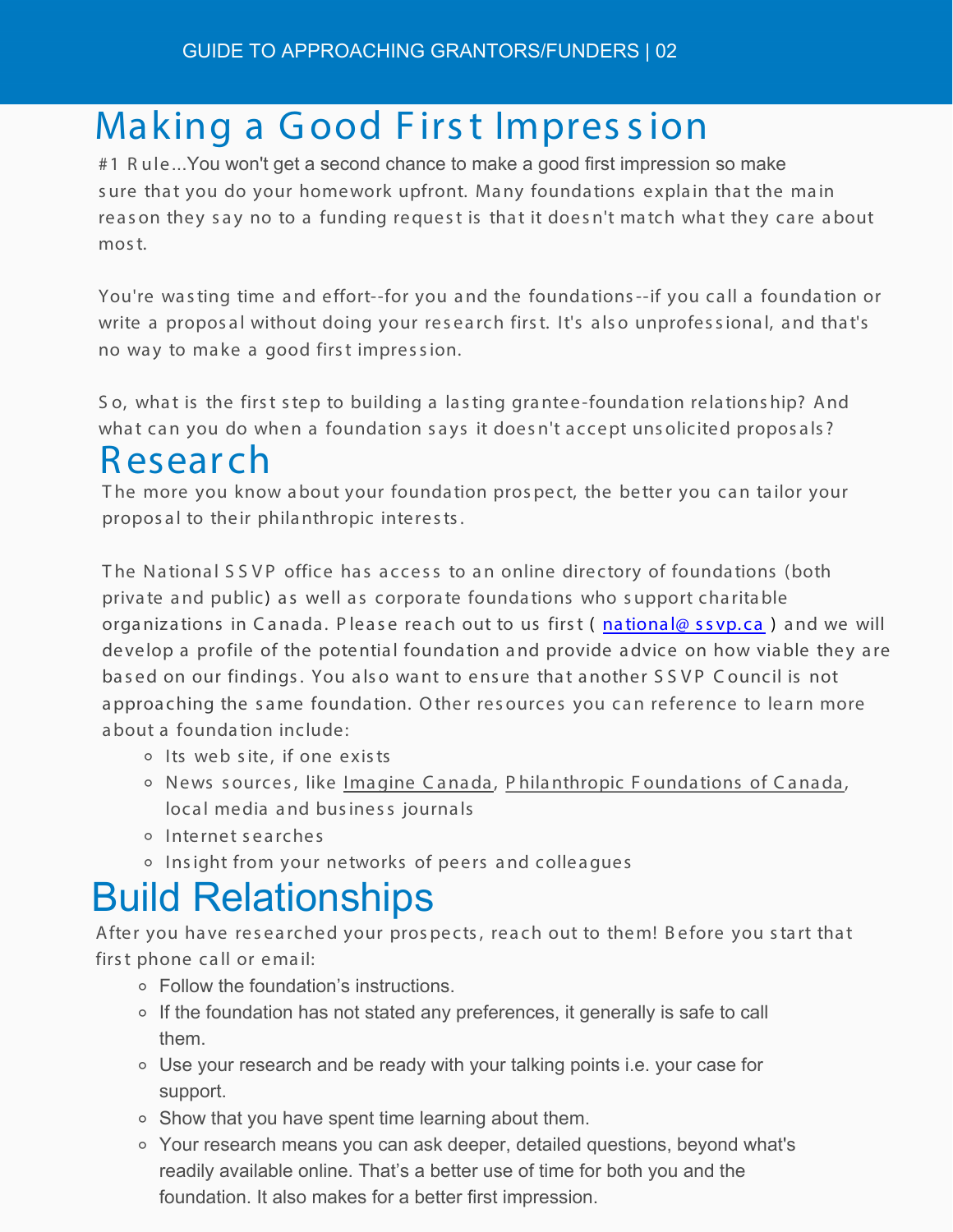#### Use Your Personal & Social Media Networks

If a foundation's network intersects with yours, ask your colleagues/peers if they are willing to introduce the Society to that foundation. This is the most effective way of getting the foundation's attention. Social media is a very easy way to interact with a foundation, keep up with their activities and interests, and share highlights of your work with them.

#### **Build Your Engagement & Solicitation Skills**

Learn how to be more strategic in building meaningful and professional relationships with foundations. There are a number of FREE professional development courses offered such as Grantseeking through Charity Village and Fundamentals of Fundraising through AFP Canada.

#### **Funders Who Don't Accept Applications**

You will probably come across some foundations that are good matches for your work but they don't accept unsolicited proposals. You should still approach them. Here's why.

If you don't have personal connections, send a letter that introduces the Society:

- . Explain how the Society connects with the foundation's giving interests.
- . Do NOT ask for money.
- . Ask how the foundation selects who receives its grants.
- . Ask if you can meet with them or give them more information about the Society.
- . Helpful Tip: Make sure you are connected to your fellow board/committee members on LinkedIn and check to see if they have any ties to board members of prospective foundations. If you find that a foundation would be interested in funding the Society based on their interest in your subject area and location, and you also find that they're connected to someone you know, discuss with your fellow board/committee member the best way you can reach out.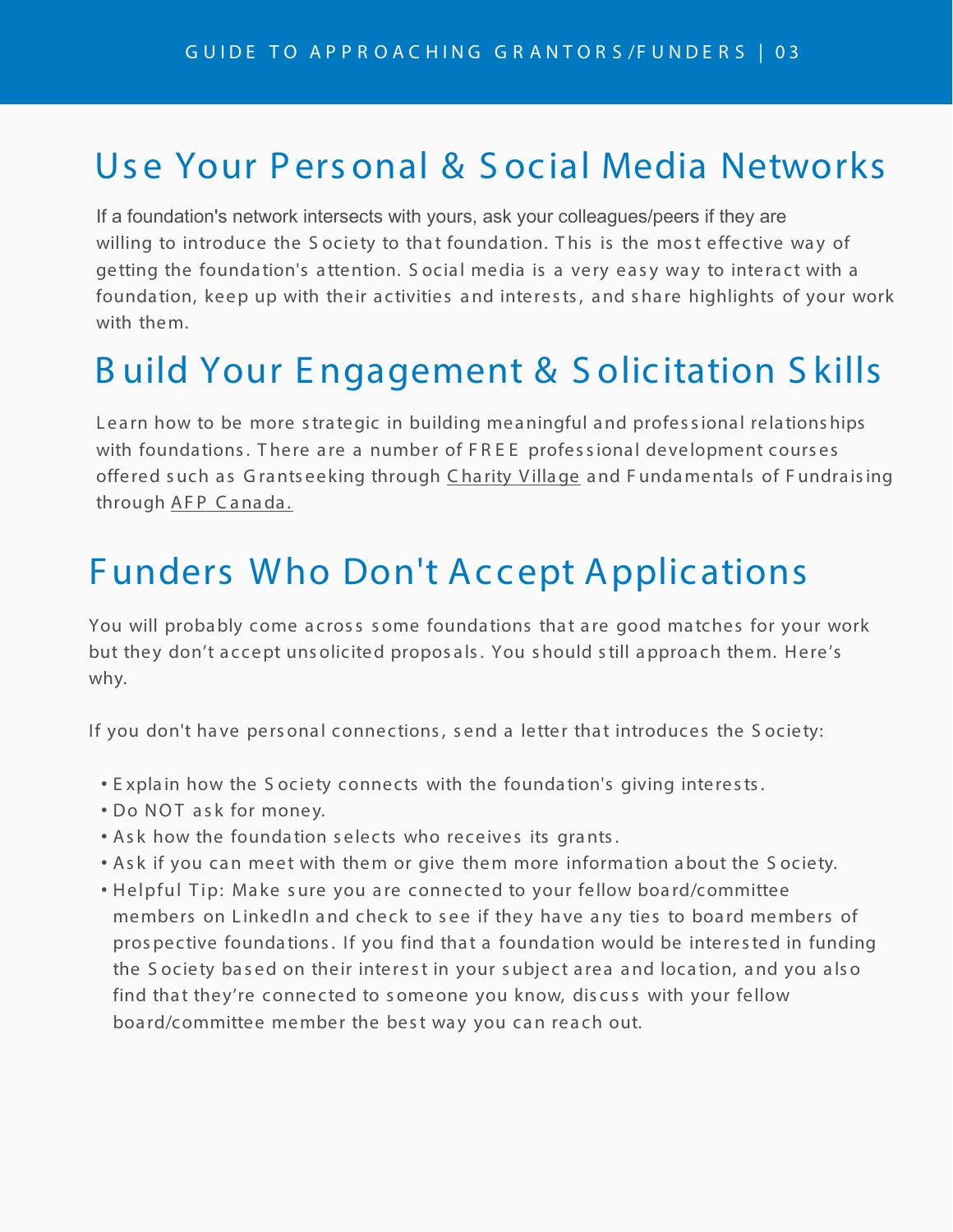#### **Sample Outreach Letter to Foundation**

Below is an example of an outreach letter of a board member's connection to a board member of a grant making foundation/organization:

Dear Ms. Jones,

My name is ???. My colleague/friend, ???, is a director on your board and suggested that I connect with you regarding your work to increase food security in the ??? area. My organization, the Society of Saint Vincent de Paul, helps people in need by providing food, clothing and basic necessities throughout the ??? area.

Last year, we were able to help ??? adults and ??? children in the community with the provision of food/food cards and basic necessities. As a result of the pandemic, the number of people and families needing food assistance and support with basic necessities continues to increase.

Given your excellent work throughout ??? in supporting food security and your support of programs that complement our work, I was hoping we might be able to meet to discuss how we may be able to partner on this issue. Please let me know at your earliest convenience if and when you might be available. I look forward to the opportunity to speak with you and learn more about your work.

Thank you for your time and consideration.

Sincerely yours,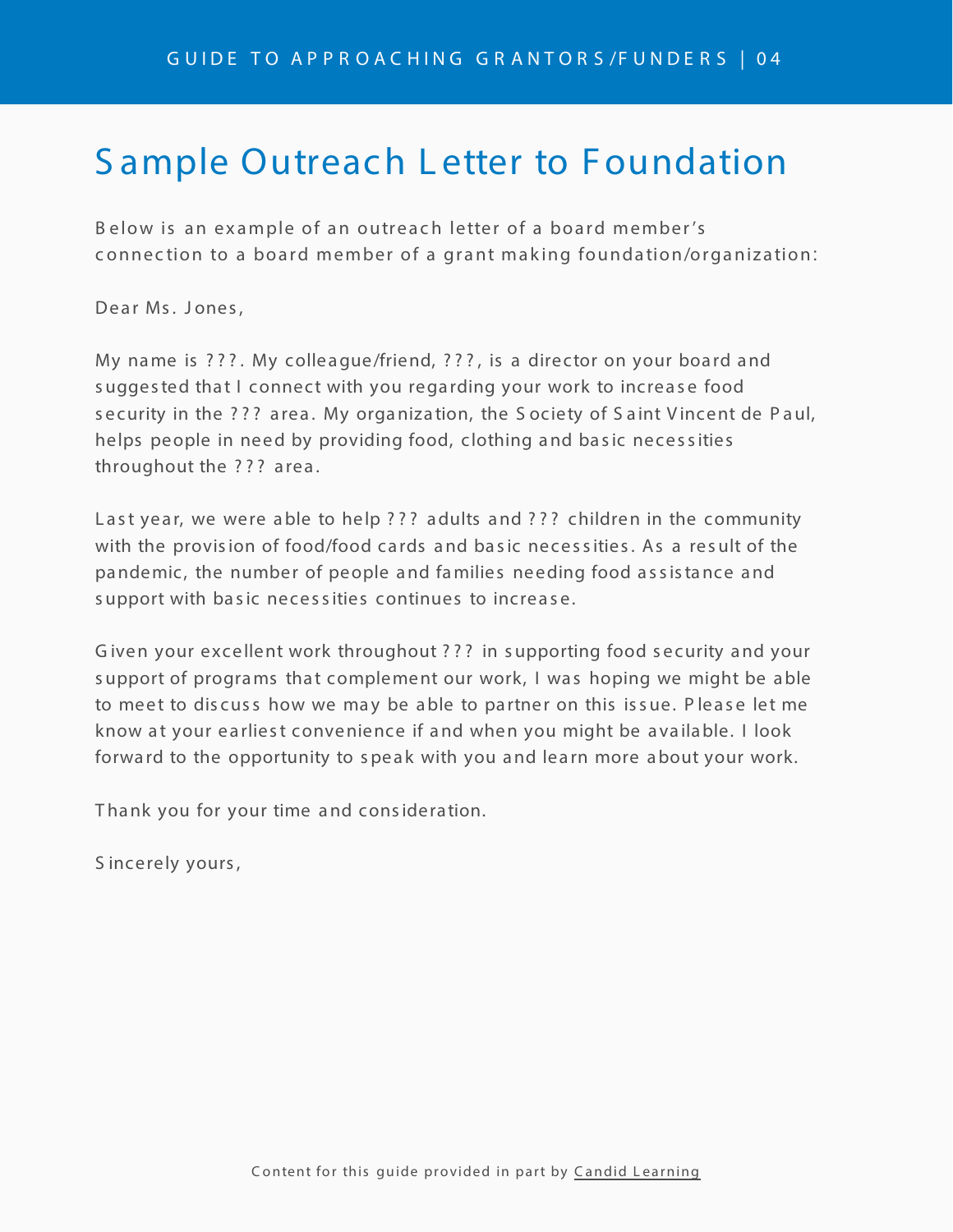### Sample Proposal Letter to Foundation

Below is an example of a proposal letter to a grant making foundation/organization.

Dear Mr. S mith:

#### Subject: Grant proposal for North of 60 project

Food prices in communities north of the 60<sup>th</sup> parallel can be exorbitant and further enshrine communities in poverty, which is a major concern in the north. Over the years, as part of its mission, the Society of Saint Vincent de Paul (SSVP) has developed an innovative approach of:

- reaching out and establishing contacts in remote communities north of the  $60<sup>th</sup>$  parallel;
- identifying their needs;
- gathering non-perishables, day-to-day household supplies and other articles as required;
- arranging for sea containers to deliver the products gathered.

As part of SSVP initiatives north of the  $60<sup>th</sup>$ , there is the enablement to create food banks and used clothing distribution centers, staffed by volunteer local residents; this enablement allows to:

- build skills and knowledge in the community;
- effect self-determination;
- cultivate community leaders;
- bring sustainable social change.

Such initiatives contribute to food safety and support social integration, further working towards a people-driven, equitable and evolving north. They also develop and support communities for the benefit of children and youth, especially in the context of providing students with proper nutrition, and assist to improve student focus and ability to complete classroom tasks with more efficiency.

In June 2018, fourteen (14) sea containers with goods gathered by volunteers of the Society of Saint Vincent de Paul are targeted to be shipped to communities north of the  $60<sup>th</sup>$ . A grant of \$10,000 would assist to cover the cost of acquiring two (2) sea containers and shipping them to a community in the north.

Every sea container contains supplies with an estimated value ranging from \$25,000 to \$100,000, depending on the size of the community for which it is intended. Food, clothing, bedding, household articles and other basic necessities are shipped, along with specific articles requested by the contact people in the northern communities. That may include construction materials for special projects, prefabricated sheds, handiwork tools, sports equipment and several other articles. Most often, those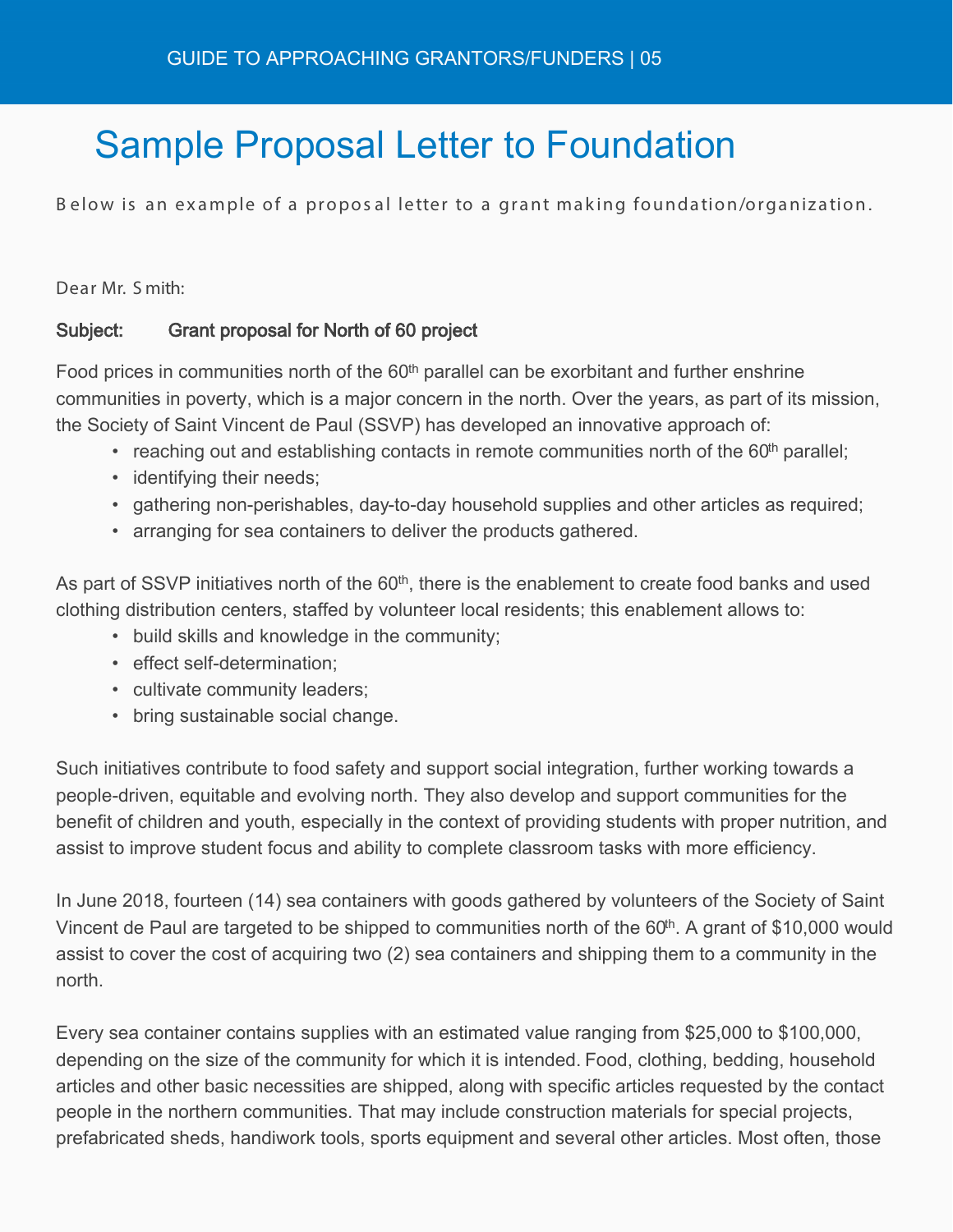#### Sample Outreach Letter to Foundation (cont'd)

supplies are given to the SSVP, and items which are missing will be purchased to fill the order of each northern community. In 2018, communities identified to be recipients are:

- in the Northwest Territories: Tsiigehtchic, Aklavik, Tuktoyaktuk, Inuvik, P aulatuk, S achs Harbour, Ulukhaktok;
- in Nunavut: G joa Haven, Taloyoak, R ankin Inlet, W hale C ove, Naujaat, C hesterfield Inlet, K ugaaruk.

[You can further appreciate the impact to these communities by reading stories on our web site North of](https://ssvp.ca/special-projects/north-of-60/) 60 - S ociety of S aint Vincent de P aul - National C ouncil of C anada (ssvp.ca), or viewing this video [https://www.youtube.com/watch? v=J hv5dR Y Q\\_r4&t=7s](https://www.youtube.com/watch?v=Jhv5dRYQ_r4&t=7s)

Since 2008, the SSVP has been active in Canada's far north. The SSVP is a charitable organization that has served people in need across C anada for the past 170 years; the S ociety of S aint Vincent de P aul, National C ouncil of C anada charitable registration number is 132410671 R R 0001.

The SSVP volunteers seek people in need, wherever they live, in their homes, on the street, in shelters, in hospital or in prison. T he activity of the S ociety is always based on the love of neighbour in the local community. Volunteers work in their own area, and respond to local needs. T his means that the S ociety's work is extremely varied: health, agriculture, education, housing, employment support, help for elderly, disabled, isolated or excluded people, and more. F unded by donations, it also provides emergency assistance and rehabilitation for victims of natural or humanitarian disasters, and finances development projects.

S S V P works in Canada include:

- home visits:
- friendly visits (sick, elderly, prisoners);
- food aid (food bank, soup kitchen);
- material help (clothes, accessories and furniture);
- educational support (school supplies, scholarships);
- help to refugees and immigrants;
- shelters (homeless, single mothers, abused persons);
- summer camps;
- twinning with conferences in another country;
- international and national emergency relief (natural disasters and humanitarian disasters).

We look forward to your partnership assistance in this community development project.

S incerely yours,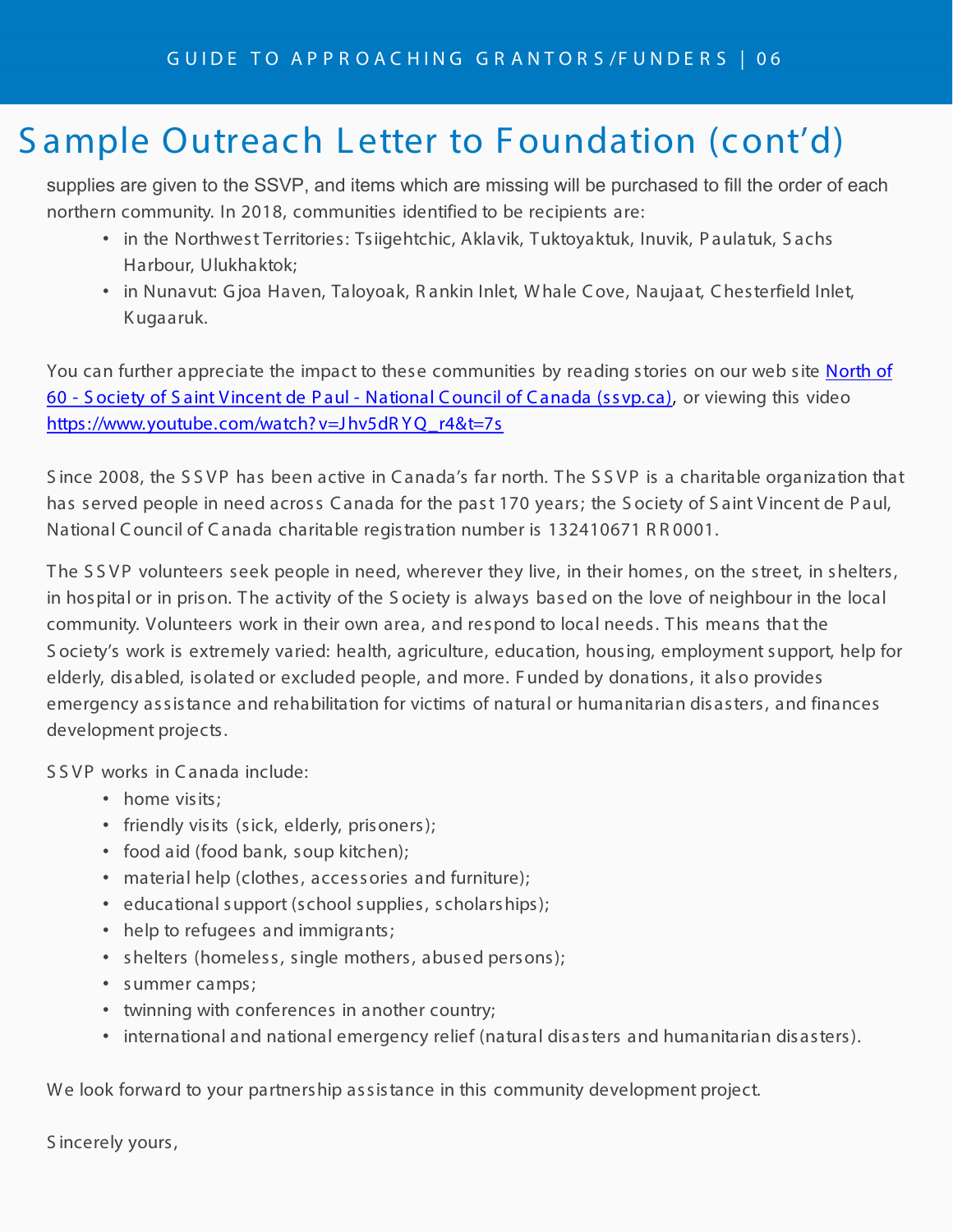#### **IN SUMMARY**

As a general rule of thumb, know that good grant writing is simply good writing.

While the tips outlined can help strengthen your grant-winning odds, even outstanding written proposals sometimes get declined. If this happens, instead of getting discouraged when you receive a rejection notice, turn it into a growth opportunity. Ask the foundation for feedback and listen to their advice for improvement. Statistics show that when writing new grants to a Foundation for the first time, the success rate is about  $4 - 5\%$  (1 out of every 20 to 25 proposals submitted). The success rate is higher when submitting grants to Foundations who have supported you in the past.

Requesting grant dollars can be quite intimidating, especially when you're new to the grant seeking process. There is no one-size-fits-all approach to requesting grant dollars. In other words, do not create one generic proposal and then "shop it out". Instead you need to highly personalize each proposal you craft.

Summary of what you need to do:

- Tailor your writing and the format of your proposal according to the requirements of the foundation;
- Communicate content clearly;
- Convey a core, compelling idea a unifying narrative thread that takes the potential donor on a virtual journey so to speak as they read through the document:
- . Write to persuade:
	- o Ethos: The Gut Ethos is an appeal to ethics.
	- o Logos: The Head Logos is an appeal to logic.
	- Pathos: The Heart Pathos is an appeal to emotion.
- Let your efforts be quided by the checklist on the next slide before applying if you feel you don't stand a chance, then place your efforts more strategically elsewhere